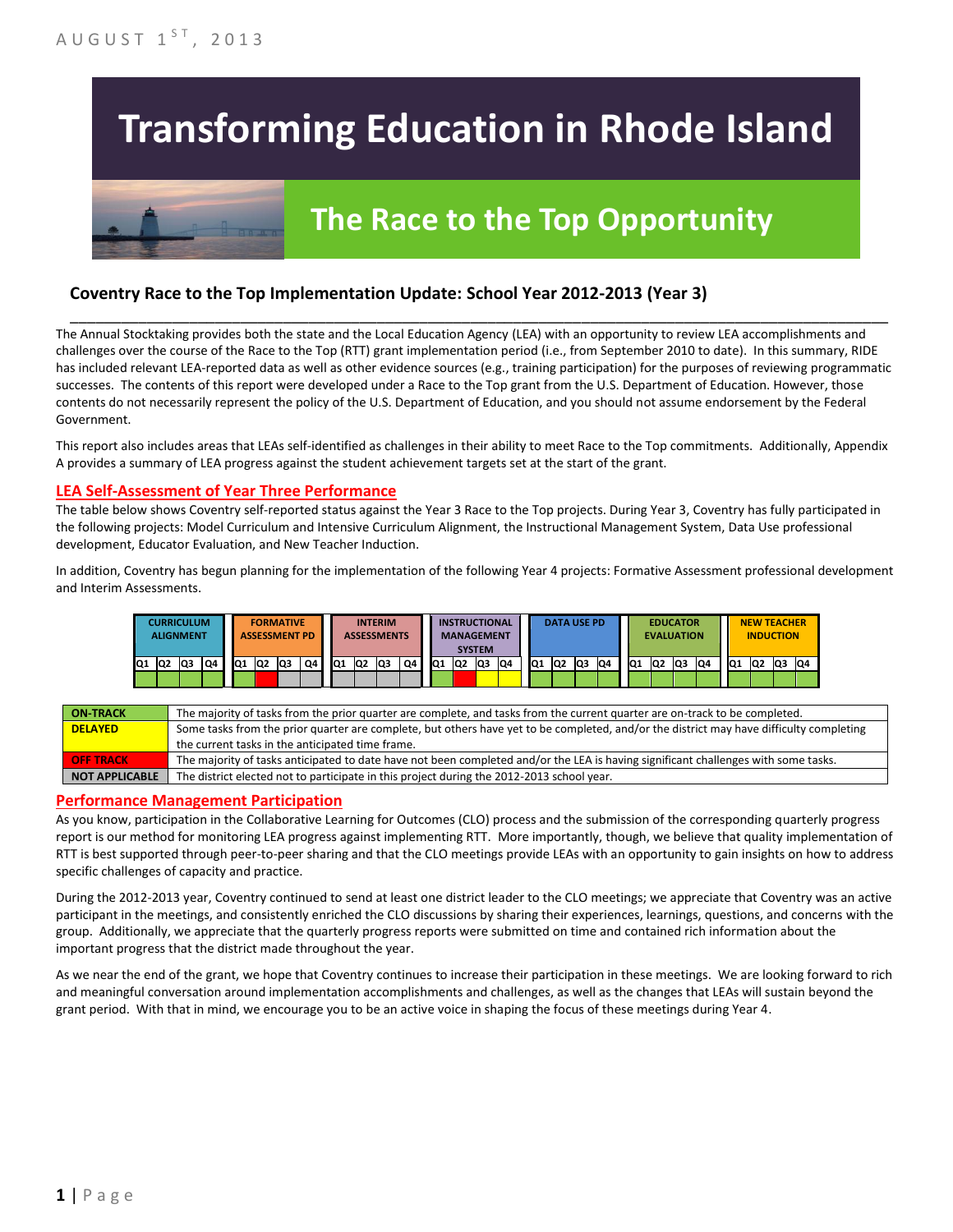#### **System of Support 1: Standards and Curriculum**

Based on the quarterly progress reports submitted by Coventry, as well as participation in additional applicable activities through the end of the 2012-2013 school year, we have assessed the district as 'on track (green),' 'delayed (yellow),' 'off track/at risk (red)', or 'not applicable (grey) on each of the Year 3 System of Support 1 scope of work tasks for Race to the Top. This assessment is reflected in the table below. Please note that further description of these statuses can be found on page one of this report.

Over the past two years, Coventry continued to ensure all teachers and building leaders understand the expectations for school level transition benchmarks, and that the plan for the district's curriculum transition is well communicated. In its progress reports, Coventry noted that the district successfully worked with East Bay Collaborative to provide teacher professional development in integrating the CCSS literacy model into other content areas. The district developed teacher leaders in each elementary school, consisting of (at minimum) the Principal and two teachers. Additionally, Coventry has taken advantage of supplemental professional development offered by RIDE in order to deepen understanding of key instructional shifts.

Coventry has made significant progress against implementing a guaranteed and viable curriculum aligned to the new Common Core State Standards. RIDE is pleased to note that Coventry and the SORICO curriculum writing cohort received a grant from RIDE to further the LEAs' development of curriculum embedded assessments, particularly in the area of mathematics. The district developed a full ELA implementation plan for grades K-2, 6-8, 9 and 10 with the remainder of the grades exploring the standards in school year 2012-2013. Throughout the year, the district worked with their elementary ELA leadership team to ensure consistent integration and implementation of the CCSS in all classrooms. In parallel, the middle school and high school made progress in developing assessments, lesson plans, and classroom strategies to implement the CCSS.

All Coventry elementary schools piloted one of three different math series concurrently during the 2012-2013 school year. Coventry also developed district-wide common assessments and revised elementary math target maps in order to ensure alignment with the math scope and sequence created in school year 2011-2012 with the mathematics curriculum writing cohorts.

In its quarterly progress reports, Coventry noted that it has encountered the following challenges around this work:

Devoting sufficient resources to non-core (ELA and math) teachers

We commend Coventry on their work in this area. We look forward to hearing about additional opportunities that Coventry has created for further collaboration within their district and with other LEAs state-wide.

| Intensive Curriculum Alignment and Model Curriculum Development                                                                                                                                                                                           |    | Year 3:SY12-13                          |                |                |  |  |  |
|-----------------------------------------------------------------------------------------------------------------------------------------------------------------------------------------------------------------------------------------------------------|----|-----------------------------------------|----------------|----------------|--|--|--|
|                                                                                                                                                                                                                                                           | Q1 | Q2                                      | Q <sub>3</sub> | O <sub>4</sub> |  |  |  |
| Develop and communicate a multi-year Transition Plan for the Common Core State Standards implementation, including clear<br>expectations for school level transition benchmarks and a plan for developing a curriculum aligned to the CCSS in grades K-12 |    | Modify as Modify as Modify as<br>needed | needed         | needed         |  |  |  |
| Identify opportunities for educators to work collaboratively to deepen understanding of CCSS (e.g. Common Planning Time, grade<br>level team, department meetings, faculty meetings)                                                                      |    | Modify as Modify as Modify as<br>needed | needed         | needed         |  |  |  |
| Create implementation plan, including the identification of aligned resources, to support roll out of new curricula                                                                                                                                       |    | Modify as Modify as Modify as<br>needed | needed         | needed         |  |  |  |
| Develop curriculum aligned to the Common Core State Standards, including participation in Dana Center curriculum writing and<br>leadership sessions (if applicable)                                                                                       |    | л                                       | x              |                |  |  |  |

*\*Please note: the 'x' in the above table represents the anticipated completion timeline set by RIDE, not when the district completed the task.*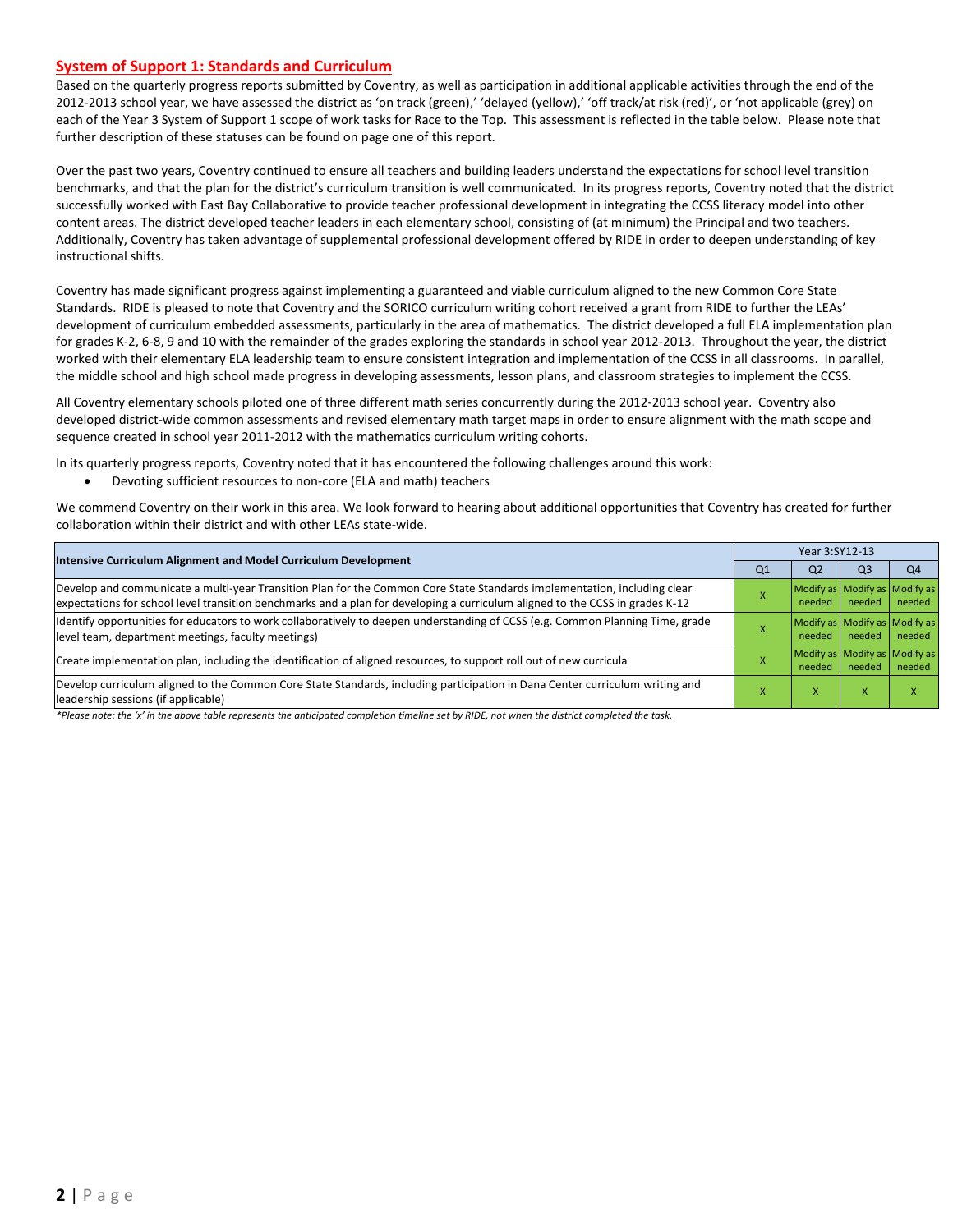#### **System of Support 2: Instructional Improvement Systems**

During the 2012-2013 school year, Coventry chose to implement two of the four Race to the Top projects in System of Support 2 (Data Use professional development, and the Instructional Management System). Based on the quarterly progress reports submitted by Coventry, as well as participation in additional applicable activities through the end of the 2012-2013 school year, we have assessed the district on each of the Year 3 scope of work tasks for those applicable projects.

In addition to configuring the Instructional Management System (IMS) to provide educator access to the system, a team of five educators from Coventry attended Exceed RtI training and began utilizing both the RtI platform as well as the curriculum platform. In their quarterly progress update report, Coventry indicated that they have deepened their understanding of the Exceed RtI platform and hope to replace their current system (RtIdirect) with Exceed in preparation for the 2013-2014 school year.

During the 2012-2013 school year, all Coventry schools participated in the Data Use professional development series. In their progress reports, the district expressed that the teams found this training successful and that professional development coordinators gave the administration a presentation highlighting some of the tools and resources they had been exposed to through the training. As a result, Coventry has begun investigating on-line assessment systems that would augment the data use process.

Coventry noted that access to the Instructional Management System, and the systems and professional development accessed through the RIDEmap platform, has been challenging. Coventry initially attempted to implement the Formative Assessment online professional development modules. In their quarterly progress update reports, Coventry noted that participation was initially adopted as a school-wide professional development goal; however, due to technical issues, they were unable to continue their participation. RIDE is hopeful that with continued support, Coventry will be able to overcome those issues and participate in both the formative assessment professional development, as well as the interim assessments, at a scale appropriate for the district during the 2013-2014 school year.

In the upcoming CLO sessions, we look forward to hearing about the Coventry's plans for implementing new initiatives, or deepening engagement in initiatives implemented during the 2012-2013 school year. Additionally, looking ahead towards the PARCC assessment, we hope to hear more from districts about how these initiatives are supporting their transition to the common core.

| 'Data Use' Professional Development                                                                                                                             |  | Year 3:SY12-13 |    |        |  |  |
|-----------------------------------------------------------------------------------------------------------------------------------------------------------------|--|----------------|----|--------|--|--|
|                                                                                                                                                                 |  | Q <sub>2</sub> | Q3 |        |  |  |
| In coordination with RIDE, select 'Data Use' training dates for each cohort of schools, as applicable                                                           |  |                |    | Year 2 |  |  |
| ldentify and provide RIDE with the leadership team members from each school who will participate in the Year 1 and/or Year 2<br>training cohorts, as applicable |  |                |    | Year 2 |  |  |
| Following 'Data Use' professional development, identify district and school practices to sustain and deepen data use and<br>collaboration                       |  |                |    |        |  |  |

\* Please note that, for this project, 'year 1' refers to cohort 1 taking place during the 2012-2013 school year, and 'Year 2' refers to cohort 2 taking place during the 2013-2014 school year.

| <b>Instructional Management System (IMS)</b>                                                                                                                                                               |                                         | Year 3:SY12-13 |                |    |  |  |  |
|------------------------------------------------------------------------------------------------------------------------------------------------------------------------------------------------------------|-----------------------------------------|----------------|----------------|----|--|--|--|
|                                                                                                                                                                                                            | Q1                                      | Q <sub>2</sub> | Q <sub>3</sub> | Q4 |  |  |  |
| Designate an LEA data steward to support decision making around data collections and systems implementation and to provide input   <br>and feedback on data initiatives through designated representatives | As needed As needed As needed As needed |                |                |    |  |  |  |
| Maintain data quality standards of local student information systems and upload local assessment data and program information as<br>required by RIDE in a timely manner                                    |                                         | ж              | ́              |    |  |  |  |
| Following RIDE training, LEA Administrative Users and LEA Trainers configure the IMS for educator use and to provide end users with<br>access and training needed to utilize the IMS for daily activities  |                                         | ⋏              | ́              |    |  |  |  |
| Deepen the understanding and use of the IMS among all educators                                                                                                                                            |                                         | ⋏              | $\lambda$      |    |  |  |  |

|                                                                                                                  |                | Year 3:SY12-13 |  |  |  |  |  |
|------------------------------------------------------------------------------------------------------------------|----------------|----------------|--|--|--|--|--|
| [Formative Assessment Professional Development Modules (accessed via the Instructional Management System)        | Q <sub>1</sub> | Q <sub>2</sub> |  |  |  |  |  |
| ldentify facilitators who will support the implementation of formative assessment practices in daily instruction |                |                |  |  |  |  |  |
| Coordinate participation of educators in training modules and communities of practice                            |                |                |  |  |  |  |  |

|                                                                                                                                                                                         |                   | Year 3:SY12-13        |                                   |          |  |  |
|-----------------------------------------------------------------------------------------------------------------------------------------------------------------------------------------|-------------------|-----------------------|-----------------------------------|----------|--|--|
| Interim Assessments (accessed via the Instructional Management System)                                                                                                                  | Q1                | Q <sub>2</sub>        | Q <sub>3</sub>                    | $\Omega$ |  |  |
| Develop protocols or expectations regarding the use of interim assessment to inform instruction including timelines for<br>administration and process for scoring and reporting results |                   |                       |                                   |          |  |  |
| Send LEA-determined facilitators to RIDE provided training on both the Fixed-Form assessment tool and the test-building tool                                                            | <b>Fixed Form</b> | Test<br>Builder       |                                   |          |  |  |
| Train of educators in the LEA on the administration and use of interim assessments utilizing RIDE-trained facilitators                                                                  |                   | X                     |                                   |          |  |  |
| Administration of Interim Assessments in selected grades and content area(s)                                                                                                            | $1st$ Fixed       | 2 <sup>nd</sup> Fixed | 3 <sup>rd</sup> Fixed             |          |  |  |
|                                                                                                                                                                                         |                   |                       | Form Test   Form Test   Form Test |          |  |  |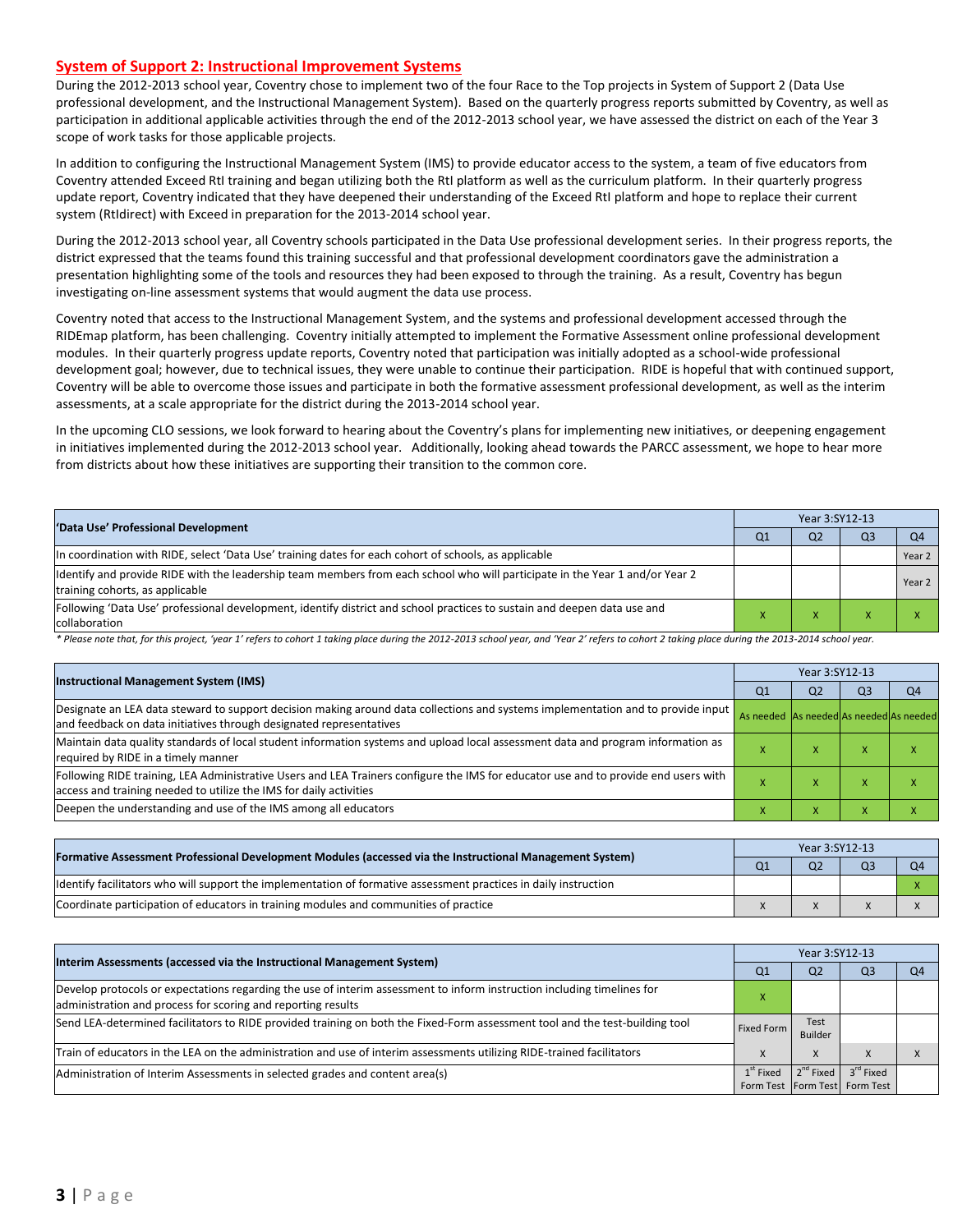#### **System of Support 3: Educator Effectiveness**

During the 2012-2013 school year, Coventry fully implemented all components of System of Support 3 - teacher and building administrator evaluations; and final effectiveness ratings for all teachers and building administrators have been submitted to RIDE using the Educator Performance and Support System. Based on the quarterly progress reports submitted by Coventry, as well as participation in additional applicable activities through the end of the 2012-2013 school year, we have assessed the district on each of the Year 3 scope of work tasks for Educator Evaluation.

Coventry spent significant time on educator evaluation system implementation during the 2012-2013 school year. All administrators participated in training activities and applicable professional development sessions, including a two-day professional development session focused on evaluator bias, evidence and judgment statements, and context. The district hired an Officer of Educator Quality to assist with the consistency and integrity of the system and process. Central office administrators also presented at each school in the district regarding clarifications to the process. Additionally, as noted in their quarterly progress update form, Coventry utilized their District Evaluation Committee to make revisions to their district-designed model in order to ensure alignment with changes made to the Rhode Island model.

Although Coventry noted initial difficulty with consistent access and speed to the Educator Performance and Support System (EPSS), they noted improvements were made and the district was able to successfully move ahead using the system to streamline their evaluation process.

As we enter into the final year of the Race to the Top grant, RIDE encourages Coventry to continue to engage their CLO peers in thinking about continuous support for evaluation implementation, as well as how evaluation data is being used to identify professional development needs.

| <b>Educator Evaluation</b>                                                                                                                                                                           |                          | Year 3:SY12-13 |                                            |                                  |  |
|------------------------------------------------------------------------------------------------------------------------------------------------------------------------------------------------------|--------------------------|----------------|--------------------------------------------|----------------------------------|--|
|                                                                                                                                                                                                      | Q1                       | Q <sub>2</sub> | Q <sub>3</sub>                             | Q <sub>4</sub>                   |  |
| Participate in educator evaluation model design, development and refinement feedback opportunities                                                                                                   | x                        | X              | X                                          | X                                |  |
| Identify District Evaluation Committee members, responsible for monitoring the implementation of the system and providing<br>recommendations to LEA leadership teams                                 |                          |                |                                            | X                                |  |
| Identify individuals who will serve as primary and, if applicable, secondary/complementary evaluators                                                                                                |                          |                |                                            | X                                |  |
| Send all required evaluators to RIDE-provided evaluator training on model; Send evaluators and system administrators to training on<br>the Educator Performance Support System (EPSS) data system    |                          |                | Mid-year<br>half-day<br>training           | Mid-year<br>half-day<br>training |  |
| Examine LEA Policies and Contracts for Challenges; where applicable, consider memorandums of understanding or contract renewal<br>language which will support district implementation of evaluations |                          | x              | X                                          | X                                |  |
| Create a plan for the appropriate use of funds to support implementation of educator evaluation system                                                                                               |                          |                |                                            | X                                |  |
| Complete required components of RI Model for educator and building administrator evaluations                                                                                                         | <b>SLOs and</b><br>Goals | Midyear        | Midyear<br>Conference Conference Summative | <b>EOY Report</b><br>&<br>rating |  |
| [Submit evaluation data and documentation (e.g. component and summative level ratings, verified rosters); provide other requested<br>information to support RIDE research and system improvement     |                          | x              | X                                          | x                                |  |
| Use Evaluation Data to identify individual and school/district-wide professional development needs and act on those needs                                                                            |                          |                | $\mathsf{x}$                               | x                                |  |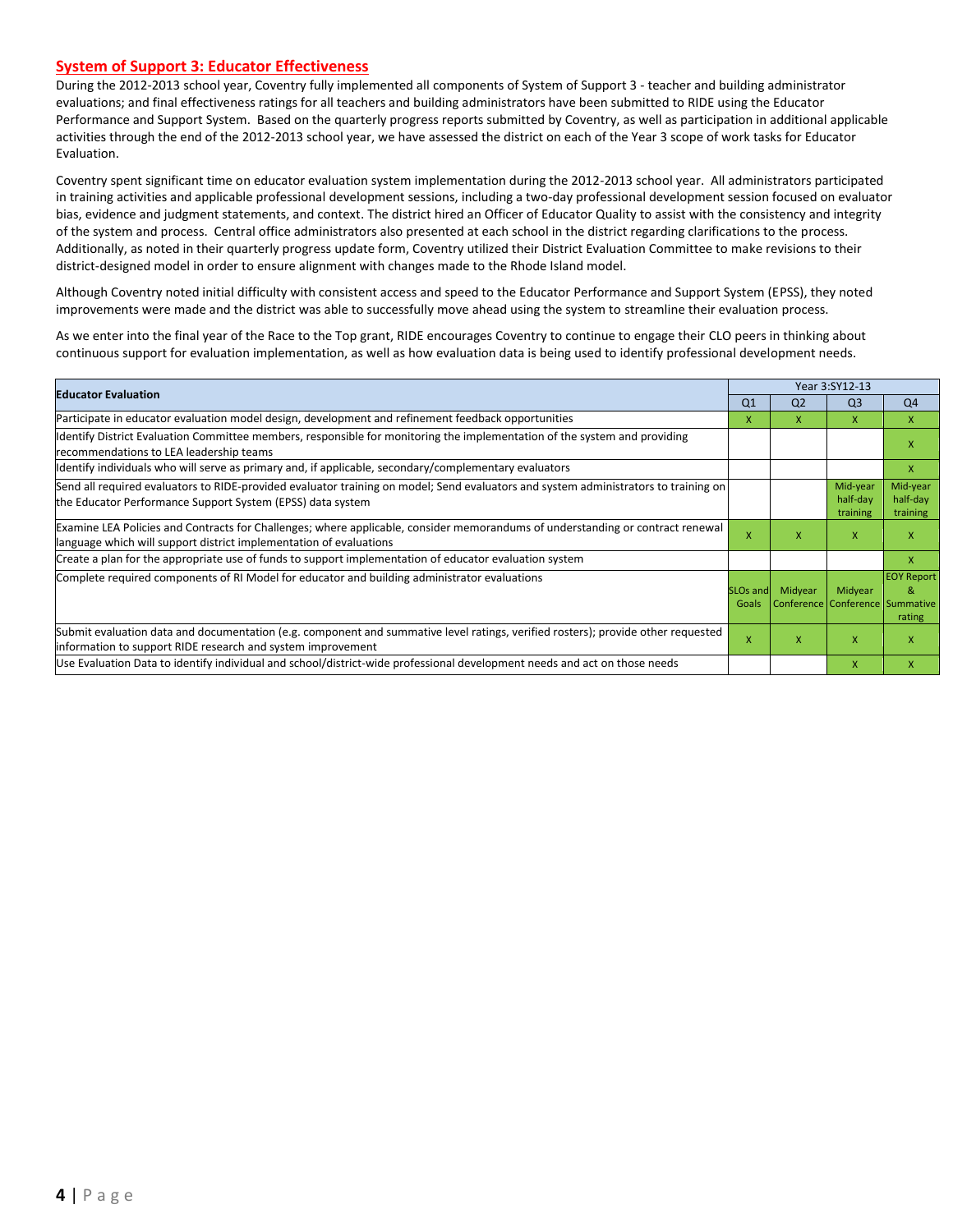#### **System of Support 4: Human Capital Development**

During the 2012-2013 school year, Coventry participated fully in the Beginning Teacher Induction program. Based on the quarterly progress reports submitted by Coventry, as well as participation in additional applicable activities through the end of the 2012-2013 school year, we have assessed the district on each of the Year 3 scope of work tasks for Beginning Teacher Induction. Additionally, Coventry has continued their utilization of SchoolSpring for recruitment of staff on an as needed basis.

During the 2012-2013 school year, Coventry had a small number of beginning teachers, all of whom participated in the beginning teacher induction program. RIDE is pleased to note that the district found this program helpful; Coventry presented on this program to the Coventry School Committee and have a district-level commitment to continue offering an effective model of beginning teacher induction and development services during the 2013-2014 school year.

In the upcoming CLO sessions, RIDE looks forward to engaging in a deeper conversation around the revisions that Coventry and other LEAs have made to their hiring policies, timelines, and processes in order to support broader human capital initiatives including recruitment of highly qualified and diverse candidates and providing data-driven induction support to beginning teachers.

|                                                                                                                                                                                           |   | Year 3:SY12-13 |    |    |  |  |
|-------------------------------------------------------------------------------------------------------------------------------------------------------------------------------------------|---|----------------|----|----|--|--|
| <b>Beginning Teacher Induction</b>                                                                                                                                                        |   |                | Q3 | Q4 |  |  |
| If applicable, recommend potential Induction Coaches to RIDE                                                                                                                              |   |                |    |    |  |  |
| Review and revise hiring policies, timelines and processes in order to support appropriate and timely projections for anticipated hires<br>requiring induction coach services             |   |                | ^  |    |  |  |
| Provide RIDE with list of beginning teachers who will receive Induction Coach support in a timely manner in order to ensure that all<br>beginning teachers have coaching                  | ⋏ |                |    |    |  |  |
| Participate in RIDE-provided information opportunities in order to learn about induction coach program                                                                                    |   |                |    |    |  |  |
| Provide feedback to RIDE on the development and integration of existing mentorship programs into a sustainable, instructionally-<br>lfocused state or district-wide Induction Coach model |   |                |    |    |  |  |

The contents of this report were developed under a Race to the Top grant from the U.S. Department of Education. However, those contents do not necessarily represent the policy of the U.S. Department of Education, and you should not assume endorsement by the Federal Government.